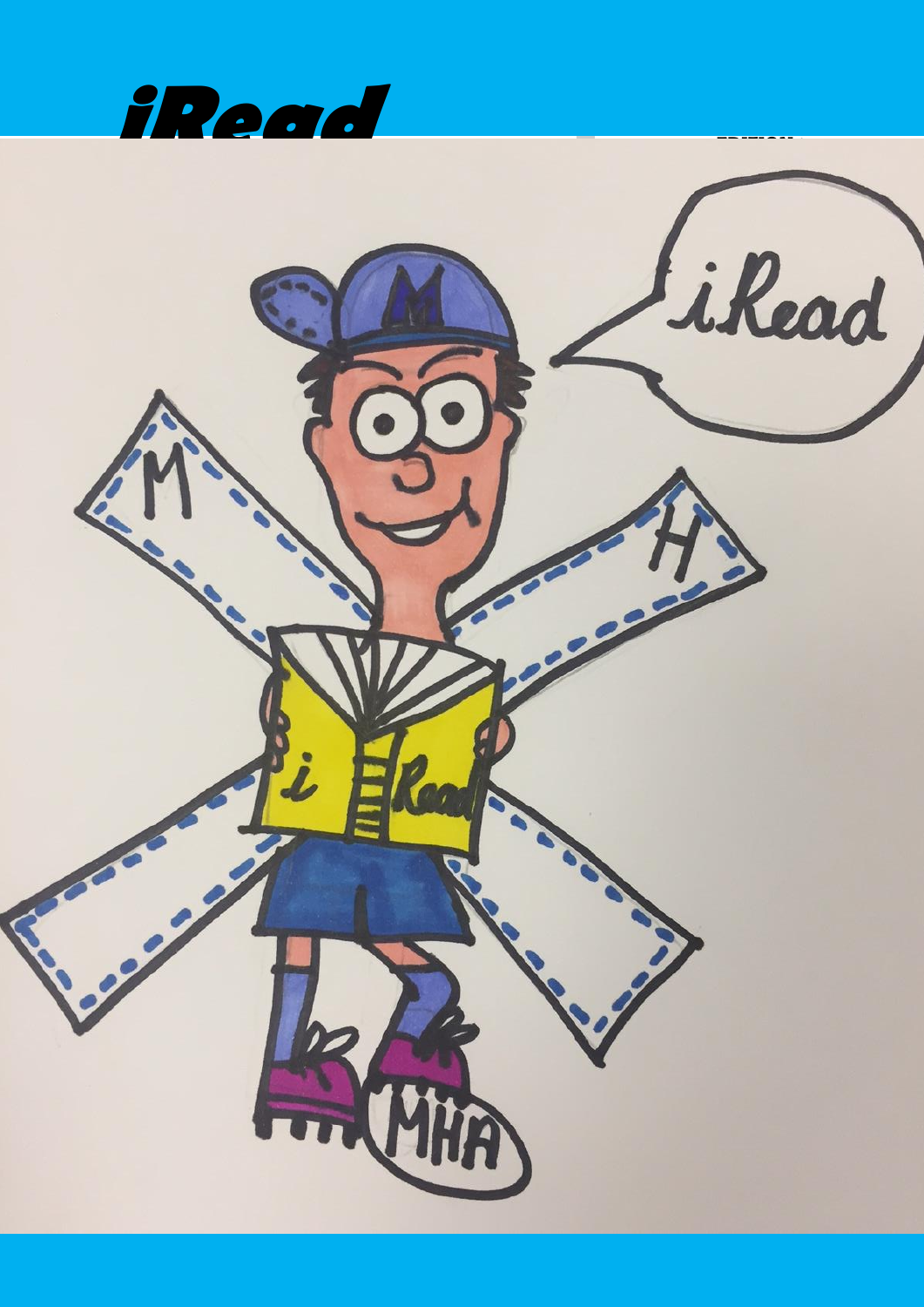



iRead's editors, Suzi Hopwood & Jack Lewis, hard at work in the iRead office- otherwise known as Y6!



The full iRead team:- Oliver Hughes, Suzi Hopwood, Sophie Beech, Jack Lewis, Finley Knight, Evan Pugh, Noah Darlington and Jake Holden.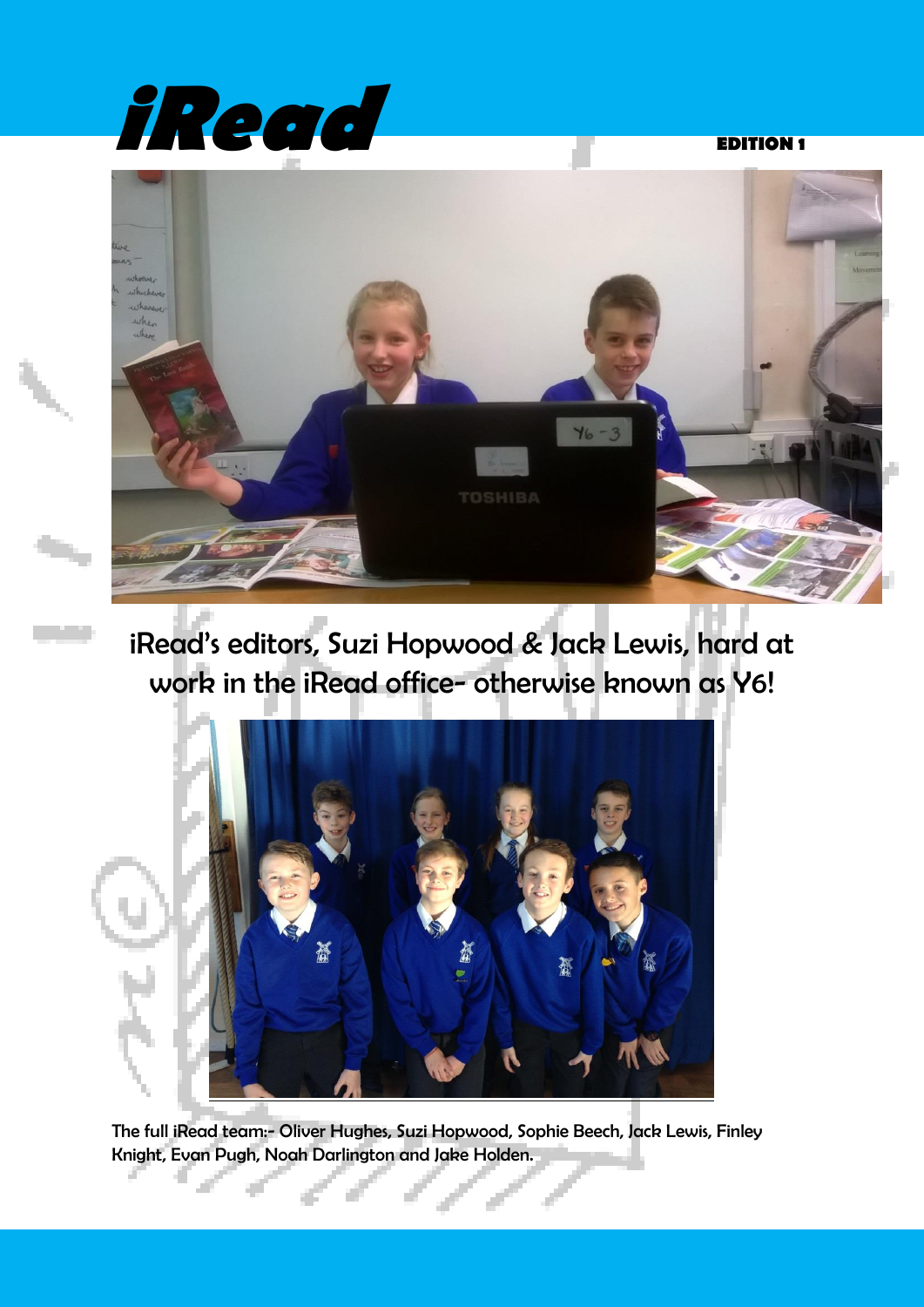

#### Editors Welcome

Welcome to the first edition of **iRead** - Meir Heath's new, online reading magazine. Each month we, Jack Lewis and Suzi Hopwood, will be proudly presenting a number of features, articles and puzzles, as well as finding out what kind of readers we are at Meir Heath Primary. Also, we are both delighted to be part of a project like this, and are looking forward to launching the magazine officially. Before we introduce you to the plan for this magazine, we would like to thank our awesome illustrator, Sophie Beech (Y6M) for bringing this magazine to life and introducing Miller, our very own reading mascot! A reading addict, Miller is always hunting for new things to read; fortunately, we should be able to help him out- and hopefully other readers too. We, along with Miller, will be interviewing our teachers, nominating students for reading awards and recommending books for children of all ages. But watch out, Miller loves to hide; see how many times you can spot him. Now, it's time to tell you more!

As you know, there has recently been extra enthusiasm for reading in school. The purpose of this magazine is to inspire students to read more often. Due to this we, in the higher end of the school, are now looking forward to our assessments (well, more than we used to!). Therefore, we are getting more positive test scores. Also, more children are improving their reading skills and are reading a variety of different books: sci-fi, fiction, non-fiction…you name it!! **iRead** is another great way to find out about all the amazing books you can find in school and at libraries. Other exciting features included in the magazine are...

- Book of the month- a segment in which students nominate their favourite books.
- Reading stars- Teachers nominate two students from their class who have been reading amazingly throughout the month. So, keep reading!!

Editing this magazine is an amazing opportunity and we are proud to be a part of it. We are also privileged to be able to help others with their reading. We hope this magazine will help improve students' confidence in reading, as well as improving their reading stamina, comprehension skills and concentration levels. So, enough from us, what are you waiting for? Don't forget to look out for Miller in the first issue. Over and out- for now….

í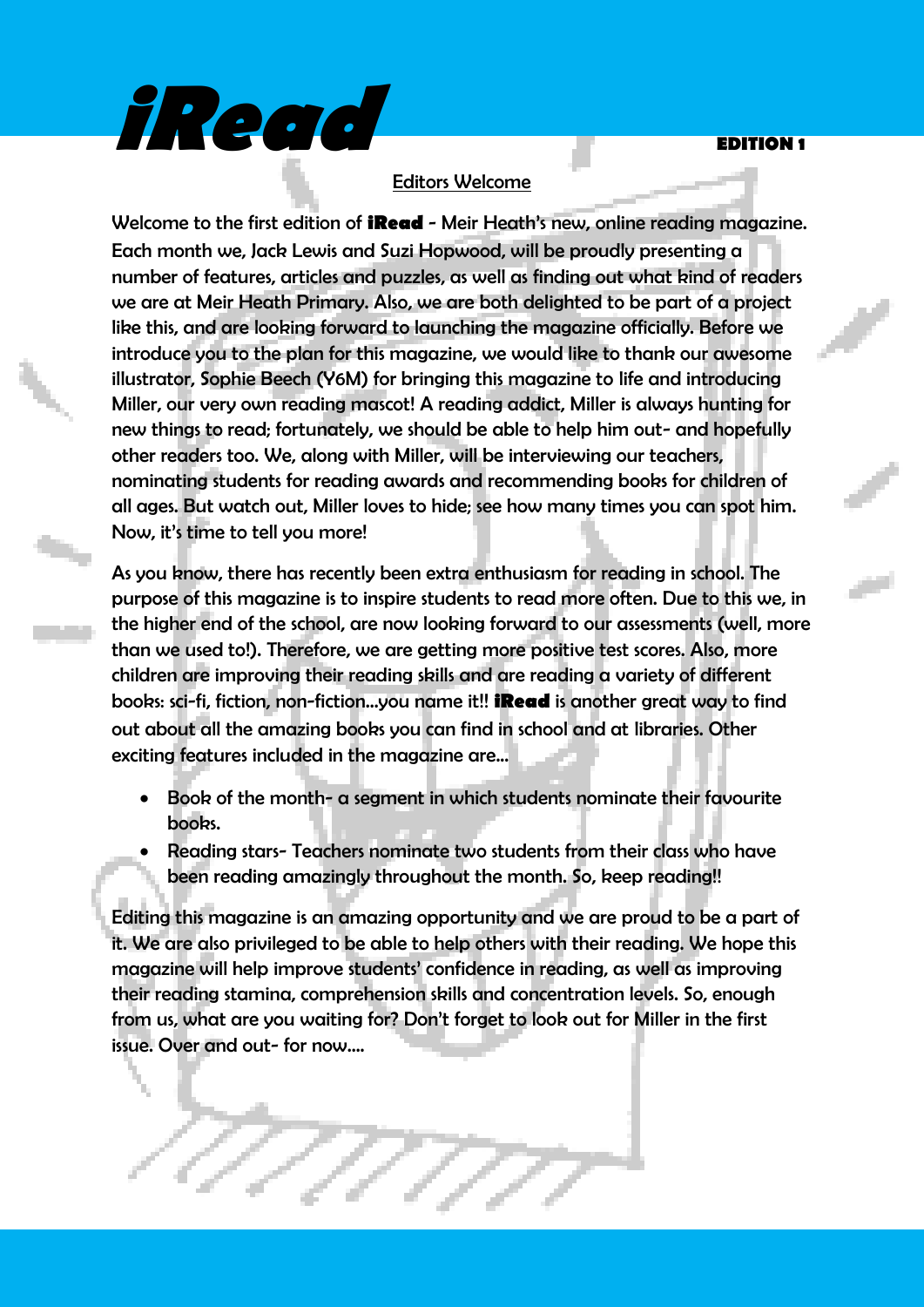**iRead EDITION <sup>1</sup>** Reading Riddles

WORD SEARCH

**KS1** 

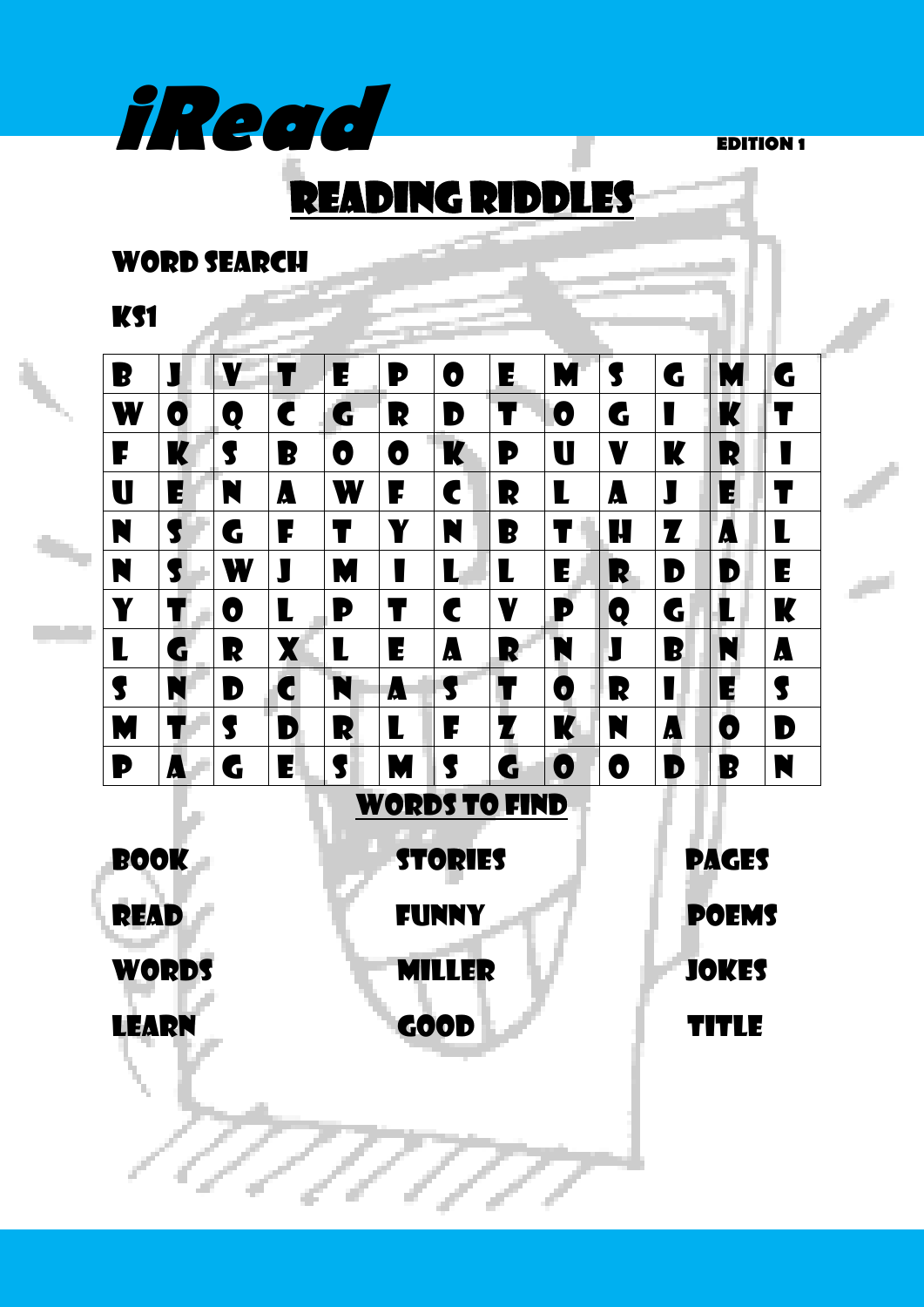# **iRead EDITION <sup>1</sup>** Reading Riddles

WORD SEARCH

**KS2** 

a sa

| 5 | K  | U | L | D | U | G | G<br><b>WORDS TO FIND</b> | E | R | Y | 0 | M         |
|---|----|---|---|---|---|---|---------------------------|---|---|---|---|-----------|
| 5 | T  | R | A | W | G | O | H                         | C | L | E | 7 | A         |
| M | R  | O | F | N | ı |   | E                         | J | A | B | I | Z         |
| M | E  | A | H | B | A | N | M                         | ı | L | L | E | E         |
| D | N  | B | J | E | ı | A |                           |   | H | E | I | E         |
| A | U. | D |   | F | C | R | L                         | E | L | G | R | U         |
| E | O  | F | E | C | A | N | L                         | G | C | L | K | N         |
| R | Y  | N | H | D | G | п | E                         | D | П | D | E | N         |
|   | N  | F | J | B | H | A | R                         | F | A | 5 | L | E         |
| A | E  | M | E | R | A |   | D                         | C |   | T | Y | R         |
| 5 | M  | Δ |   | L | L | A | W                         | D |   | V | A | $\bullet$ |
|   |    |   |   |   |   |   |                           |   |   |   |   |           |

Hogwarts Oz maze runner Narnia emerald city skulduggery DAVID WALLIAMS MILLER ANNE FINE IREAD INFORM ENJOY  $\overline{a}$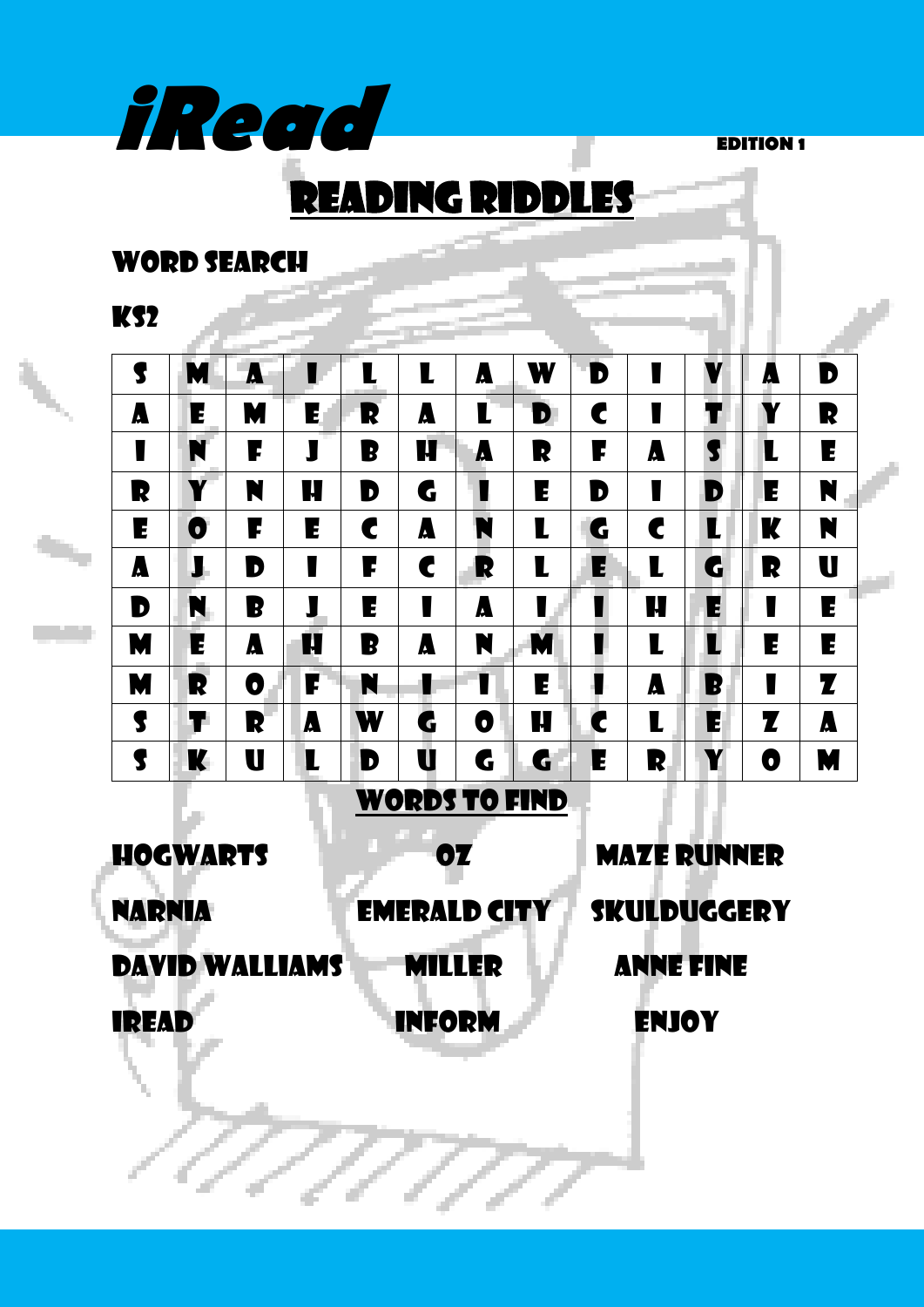



#### **Across**

I

- 2 Dorothy is whirled into this world by a hurricane.
- 5 The world with the Mokingjays.
- James Dashner wrote this exiting seiries of 7 **hooks**
- 8 The DEAD famous skeleton detective.
- 11 The author of Harry Potter.
- 13 Our fabulous illustraitor.

#### **Down**

- 1 Where the boy with a scar went to school.
- 3 Our reading mascot.
- 4 A world in a wardrobe.
- 6 A green city in OZ.
- 9 Born in Cardiff, but his parents were Norwegian
- 10 The writer known by writing War Horse.
- 12 The person who wrote 'Diary of a Whimpy Kid'.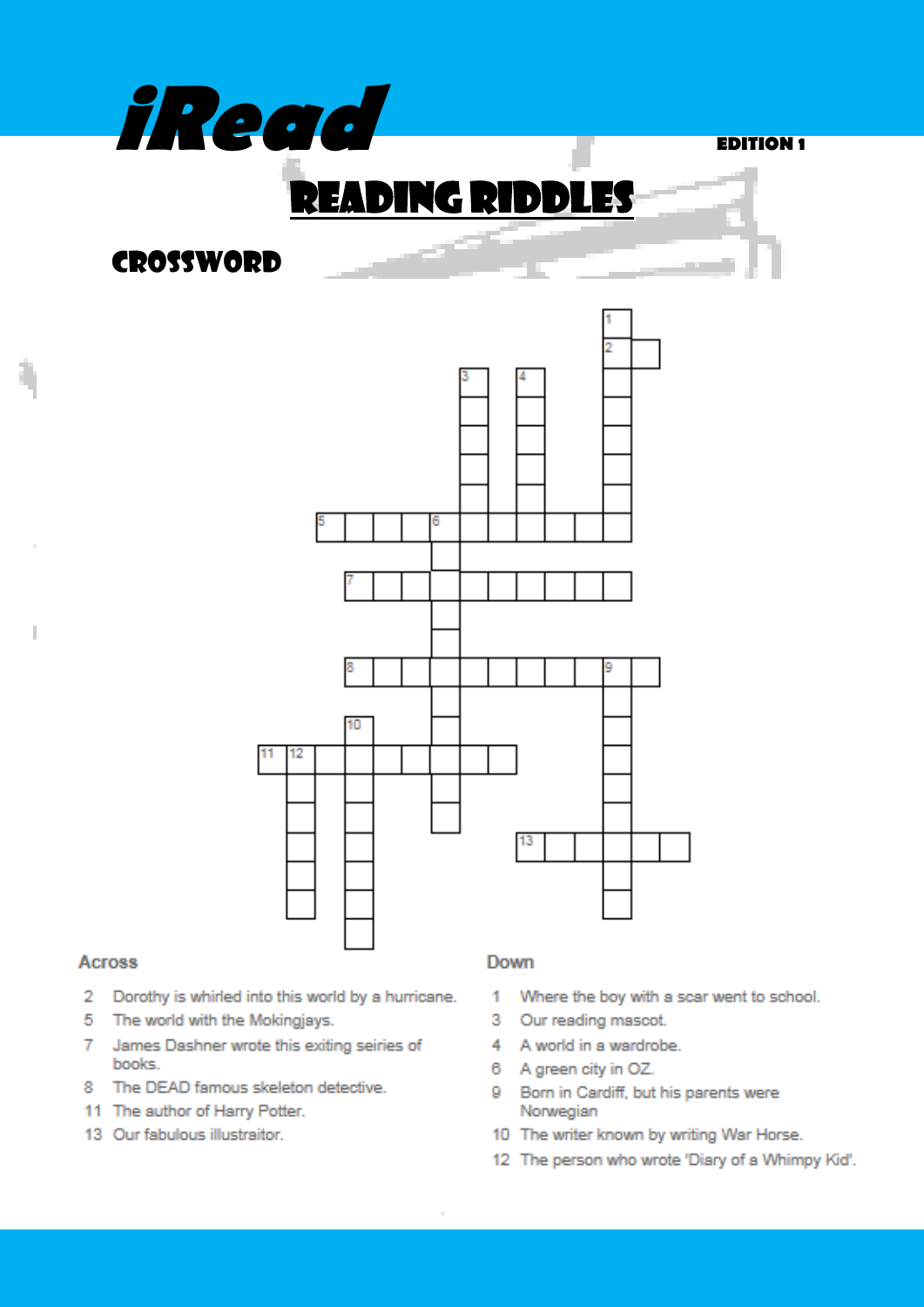

THIS IS A PICTURE SPOT THE DIFFERENCE OF THE hunger games. See how many differences you can spot!

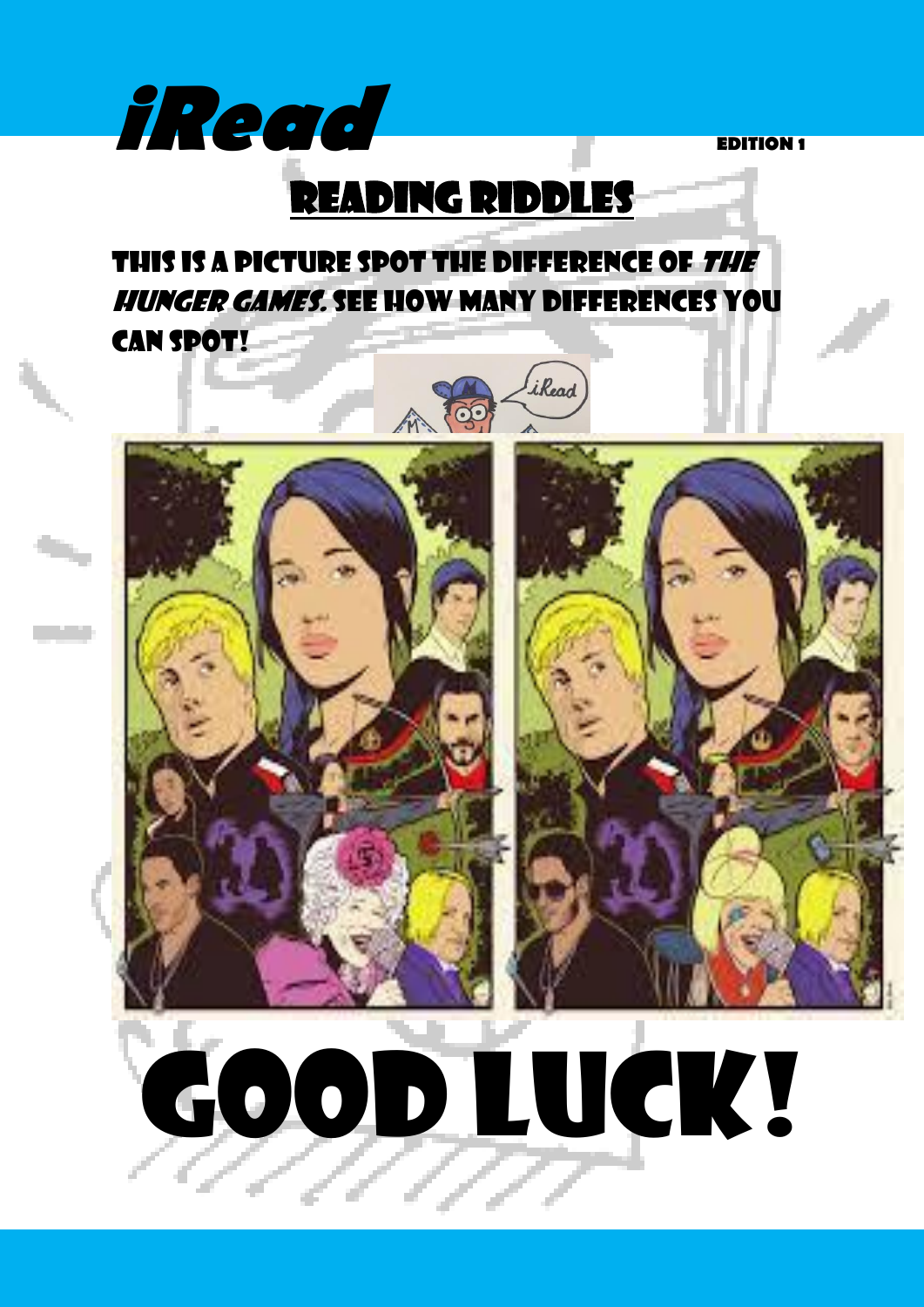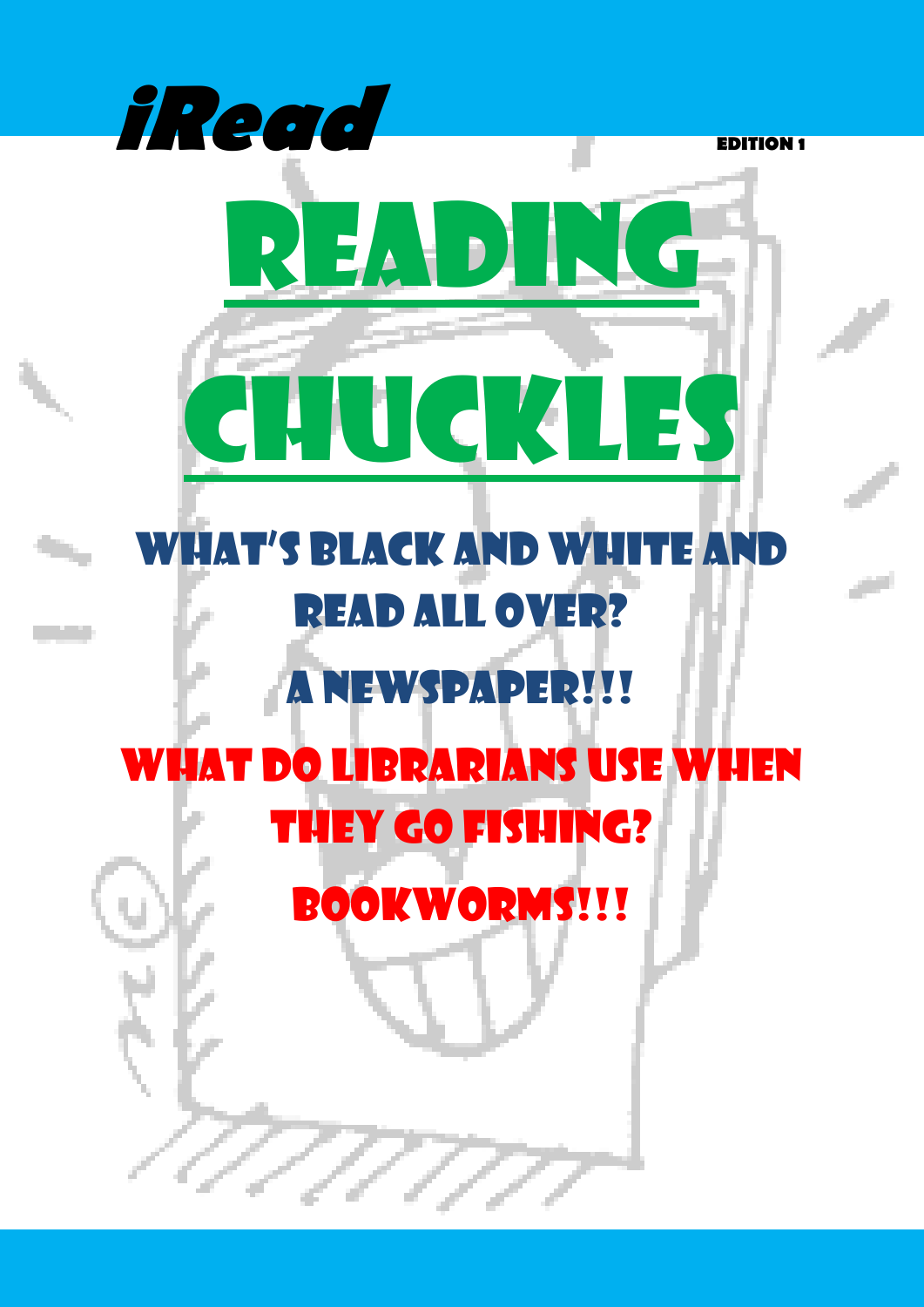

### **When did your interest in reading start?**

When I was two years old.

### **What books would you recommend for other readers your age?**

Diary of a wimpy kid by Jeff Kinney

### **Who is your favourite author?**

Jeff Kinney

## **What kinds of books do you like to read?**

Comedy books

## **Were you always interested in reading?**

Yes

### **What is your all-time favourite book?**

Diary of a wimpy kid

# **Do you buy books or borrow them from the library?**

Both

# **Who is your favourite character from any book?**

Greg Heffely

# **Do you buy books or borrow them from the library?**

Both

# **How often do you go to the library?**

Every Wednesday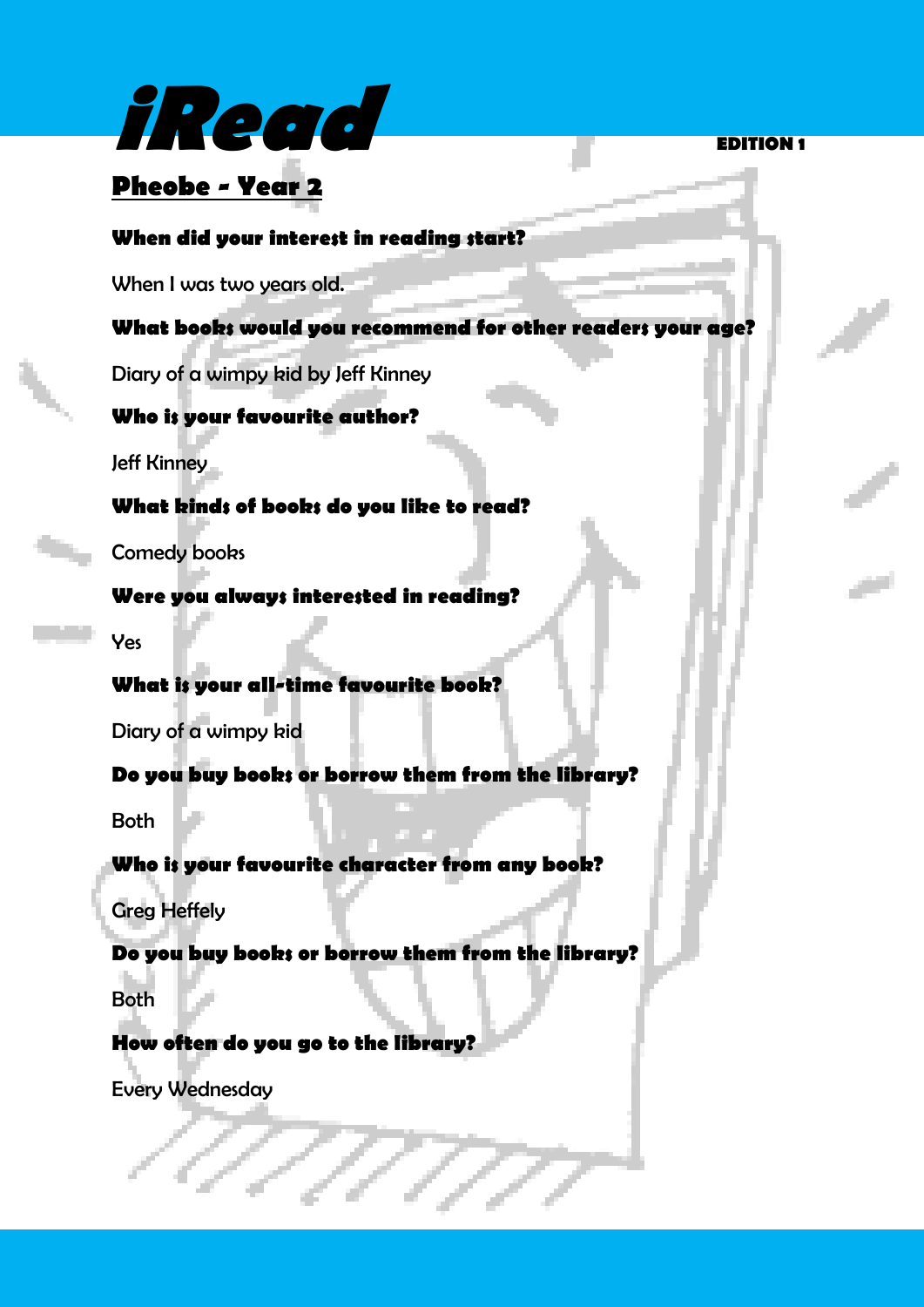# **iRead EDITION <sup>1</sup> Teacher Talk-Mrs Southern**



#### **Q1) When did your interest in reading start?**

In year 1 with my teacher Miss Clare; she would read to us every day in class read time. I remember her reading The Magic Faraway Tree by Enid Blyton.

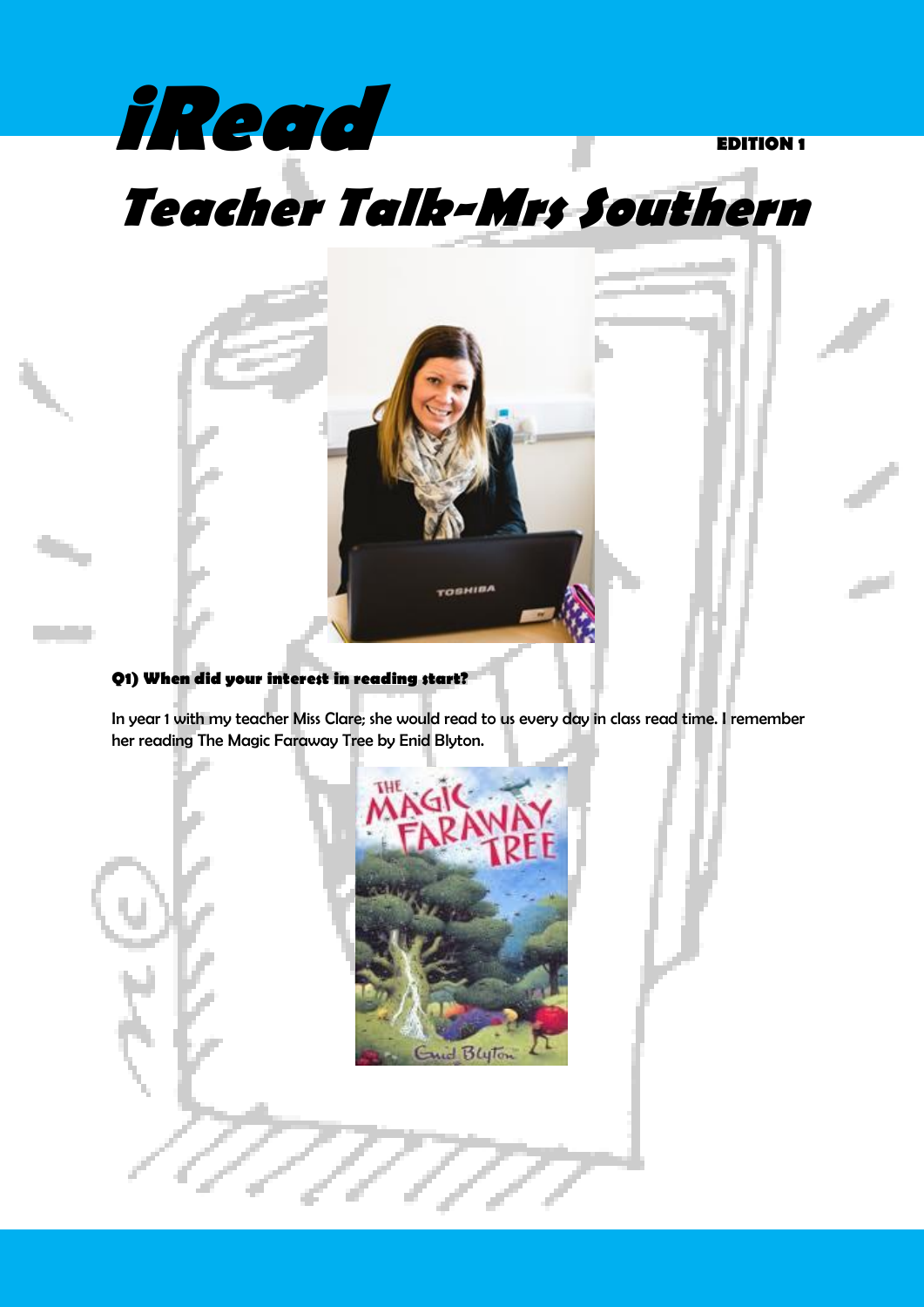# **iRead EDITION**

#### **Q2) What books would you recommend to read?**

Granny by Anthony Horowitz. I enjoyed it because of the humour and Granny's personality. You would expect her to be sweet and nice; but she is far from it. My favourite part is when she gets her own back on a train worker, who may have suggested that she was old and senile, by supergluing his hands to a train door!



#### **Q3) Who is your favourite author?**

Michael Morpurgo, who wrote my all-time favourite book, Kensuke's Kingdom. This was one of the first texts that I used to teach Year Six. Fortunately, we were able to go and watch it at a theatre in Birmingham. The children thoroughly enjoyed the story, the way that the characters' relationships built over time, finishing with an emotional ending that brought a tear to my eye.

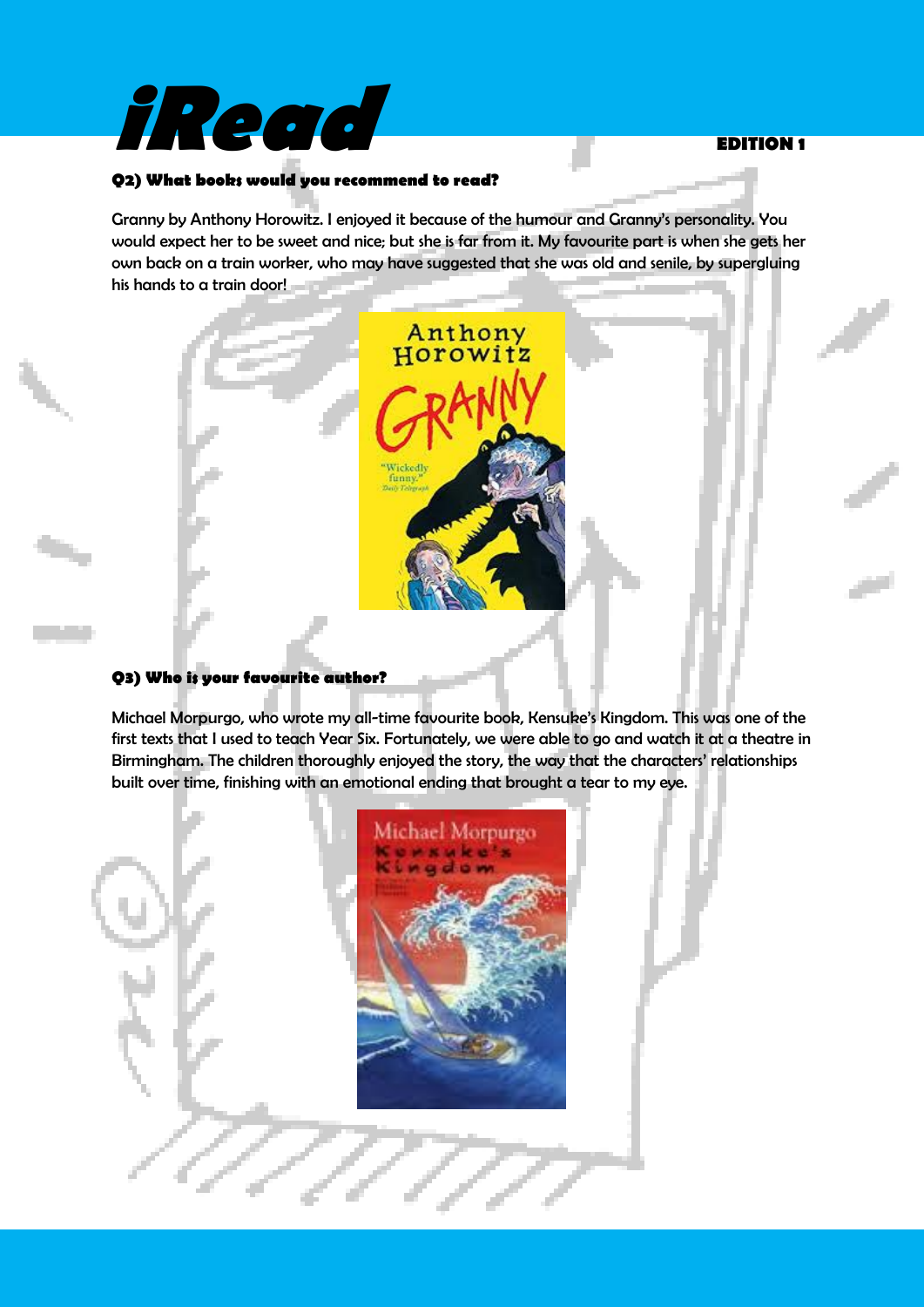

#### **Q4) What other kinds of books do you like to read?**

Cookery books because I love cooking. I don't look in them for full recipes- I use them as inspiration to create my own meals.

#### **Q5) How many books do you read per month?**

Normally three at a time because I've got two reading groups, read with my daughter and pick my own book to read on holiday.

#### **Q6) Do you buy books or borrow them from the library?**

I buy them on Amazon and then download them on my Kindle.

#### **Q7) Who is your favourite character from any book?**

Matilda from Roald Dahl's Matilda because she is smart and loves to learn.

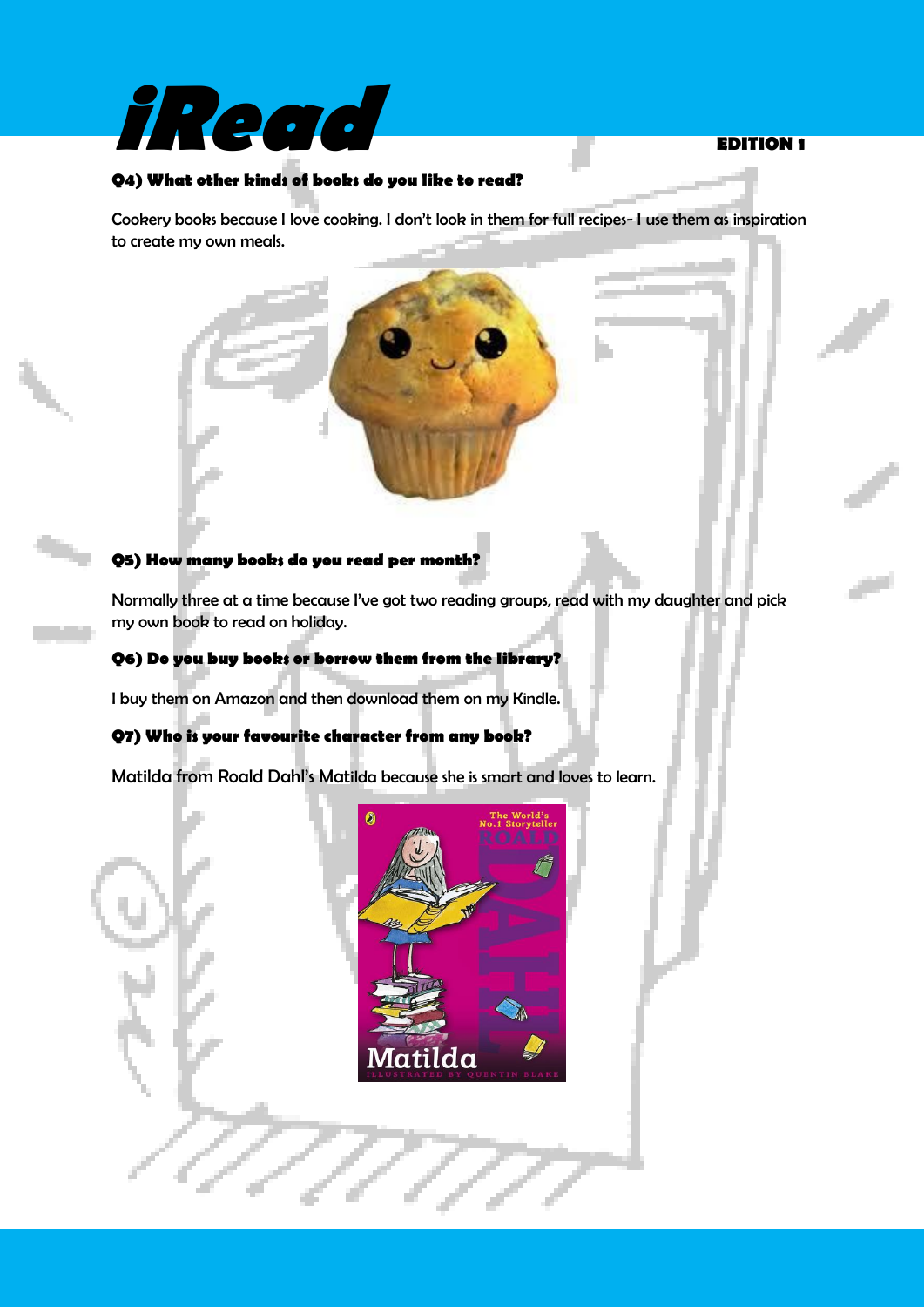

Awakening in an elevator, remembering nothing of his past, Thomas emerges into a world of about thirty teenage boys, all without past memories, who have learned to survive under their own set of rules in a completely enclosed environment, subsisting on their own agriculture and supplies. With a new boy arriving every thirty days, the group has been in "The Glade" for three years, trying to find a way to escape through the Maze that surrounds their living space (patrolled by cyborg monsters named 'Grievers'). They have begun to give up hope when a comatose girl arrives with a strange note, and their world begins to change with the boys dividing into two factions: those willing to risk their lives to escape and those wanting to hang onto what they've got and survive…….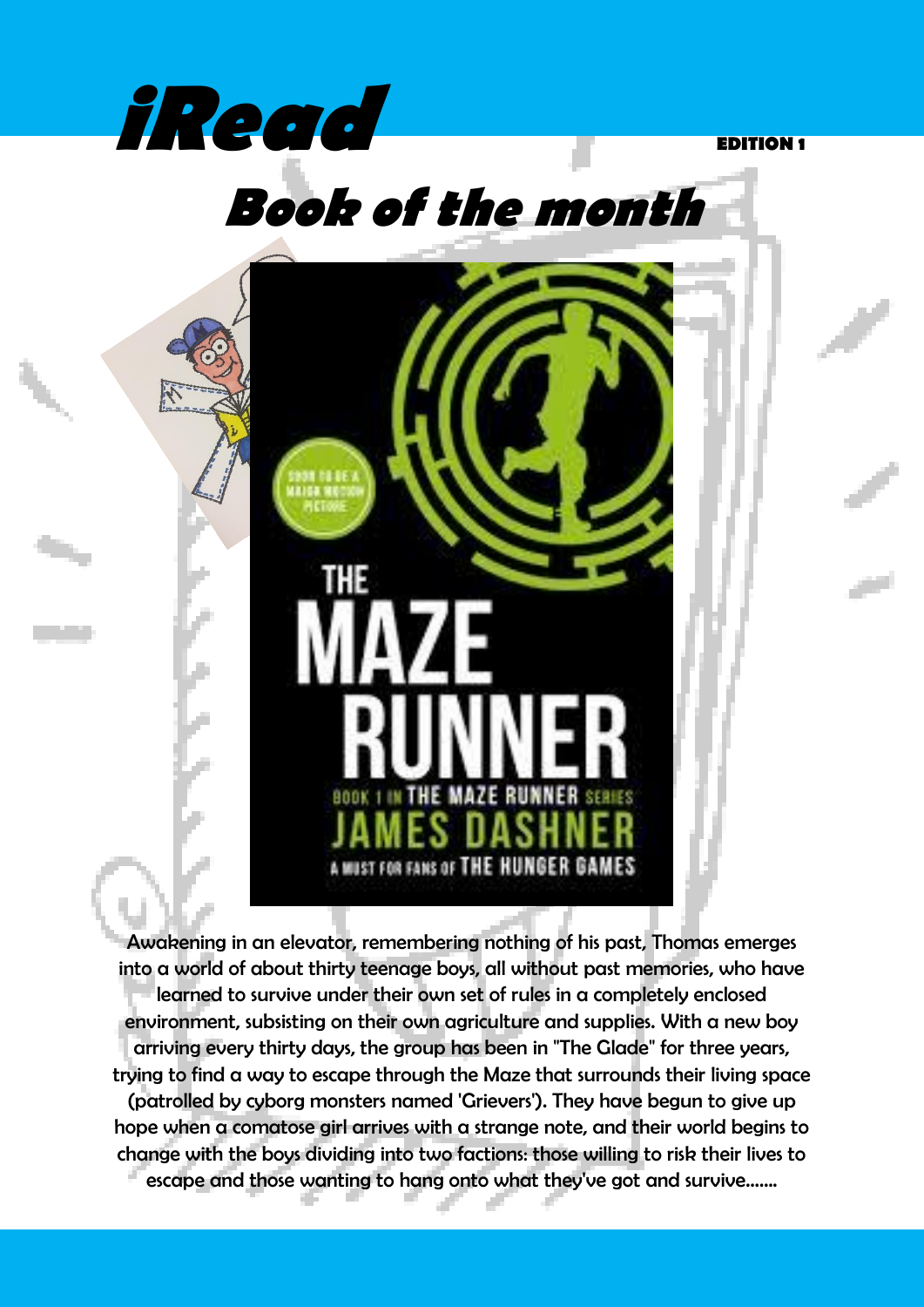

# **What am I?**

**By Jo Peters**

I have no colour, Not even white, But sometimes I'm wide and blue. Sometimes I'm still, And sometimes I rush, And I can fall down on you.

I can change my shape, I often do, But I'm hard to hold in your hand. You need me to make Your castle stand up When you're playing in the sand.

I haven't much taste But on a hot day Your tongue's hanging out for me. Then I am cold, But I can be hot When I'm in your mum's cup of tea.

What am I?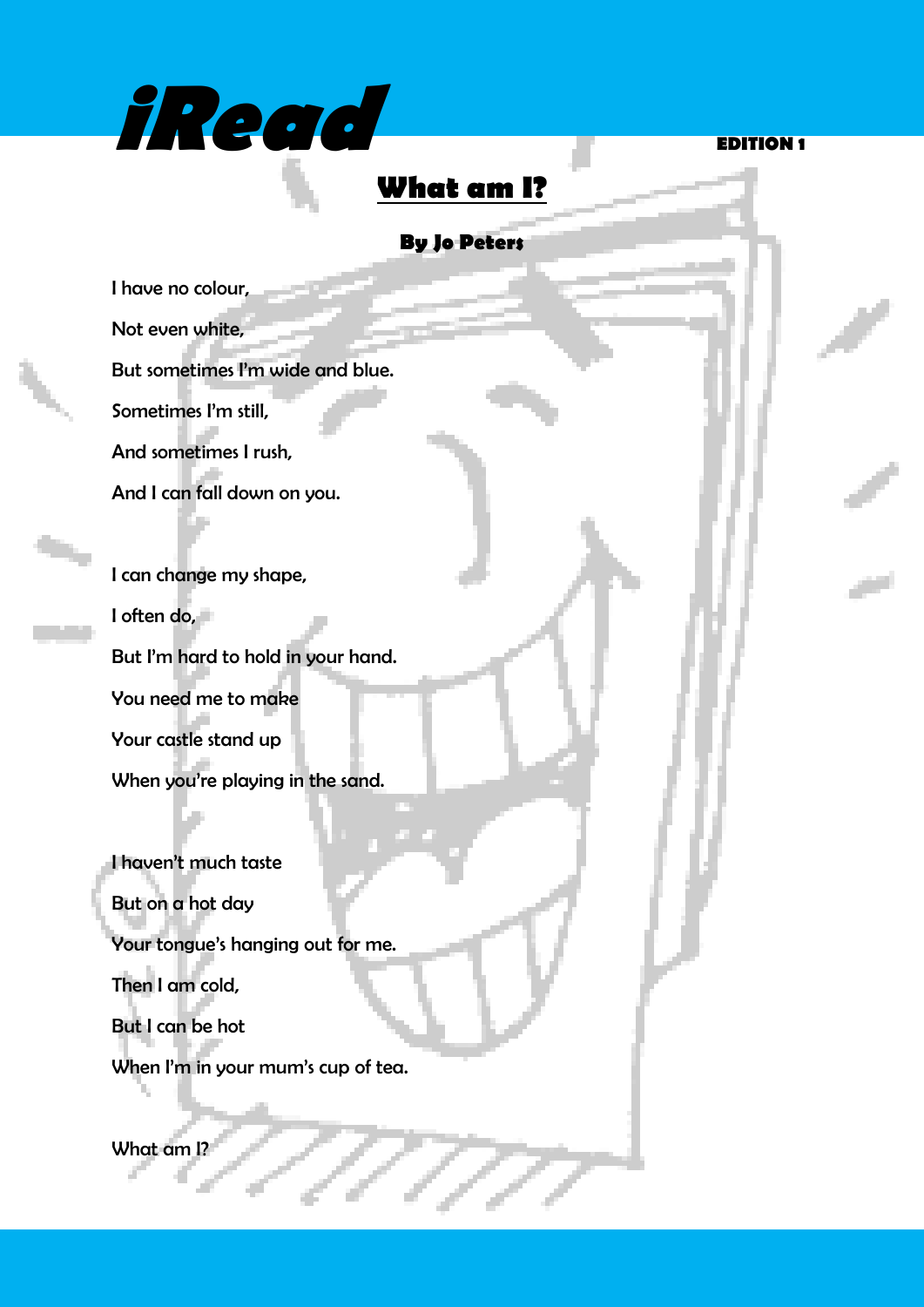

Five pieces of coal, a carrot and a scarf were lying on the lawn. Nobody put them on the lawn. How did they get there?

# **Rider's Riddle**

A man rode into town on Friday. He stayed for three nights and then left on Friday. How was this possible?

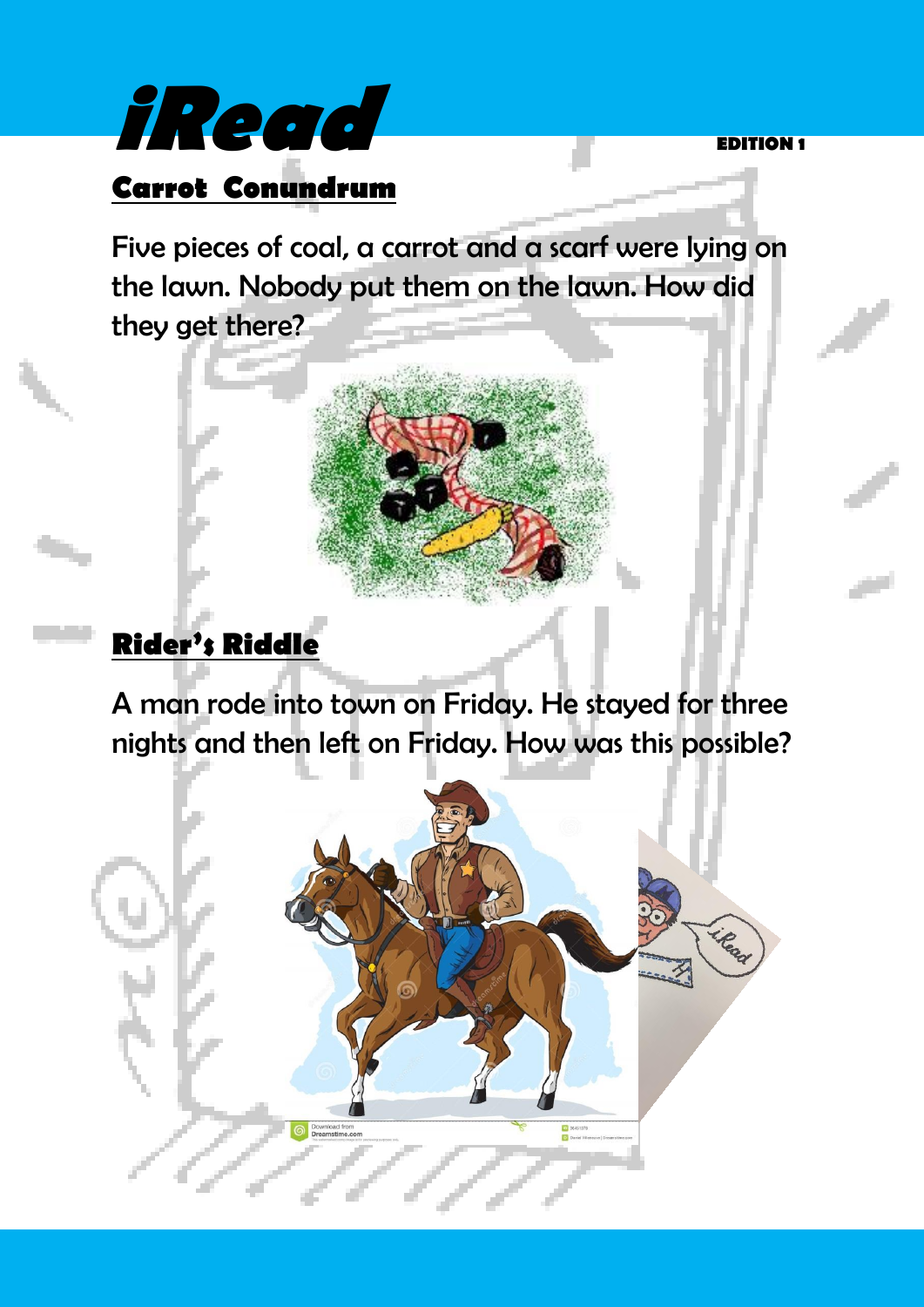

# **Year Six Share Reading Experiences**



From left to right: Evan Pugh, Kieran Longmore,

Dylan Morris and Jake Holden

Many of our readers will be aware that there have recently been three Parent Reading Workshops, to promote enthusiasm and boost specific skills. But how many of you realised that four of the boys in Year Six spoke to parents in the hall, at all three workshops? iRead caught up with the boys after the experience.